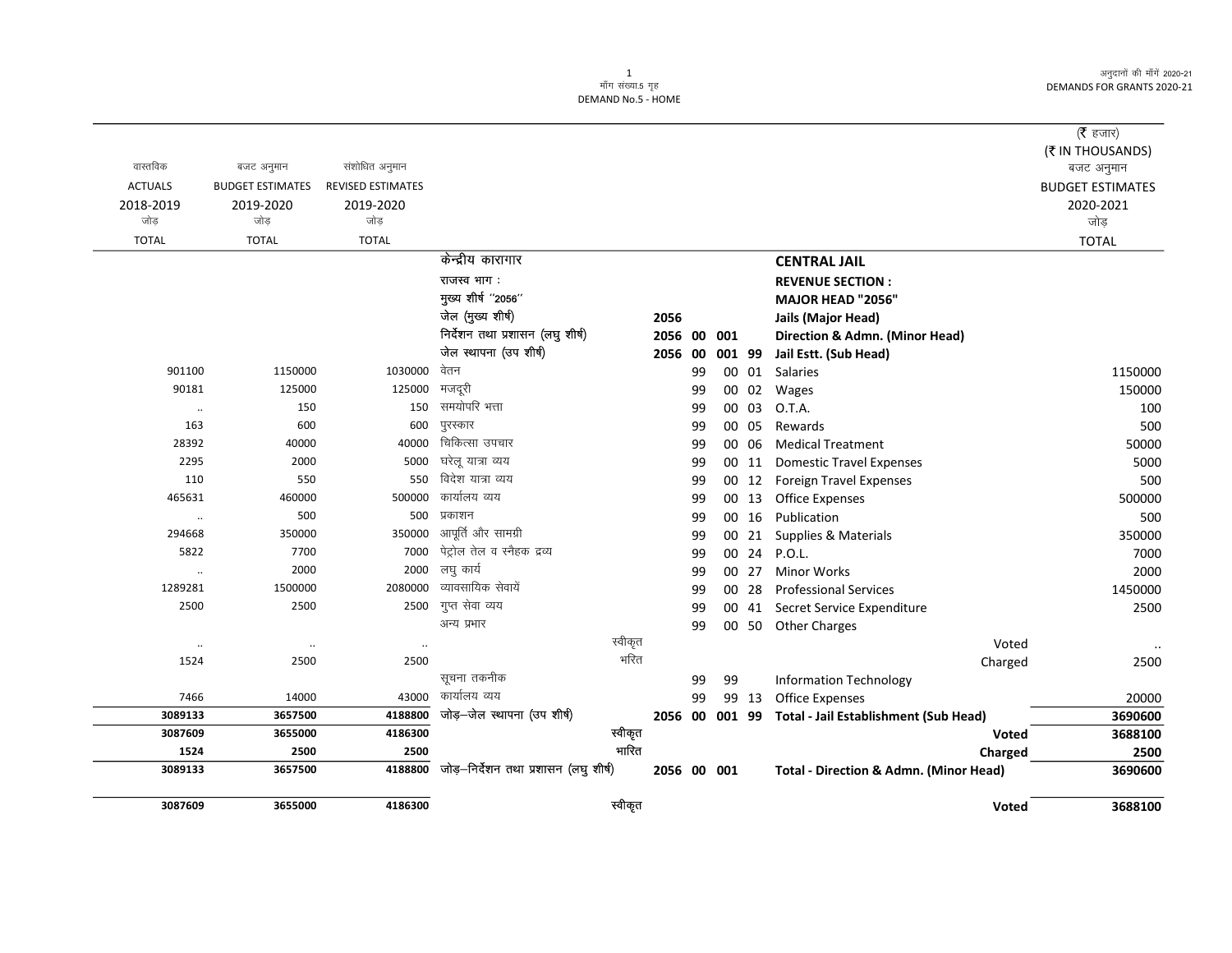अनुदानों की माँगें 2020-21 DEMANDS FOR GRANTS 2020-21

## 2<br>माँग संख्या.5 गृह

DEMAND No.5 - HOME

|                      |                         |                          |                                                           |             |    |        |       |                                                               | ( $\bar{\tau}$ हजार)    |
|----------------------|-------------------------|--------------------------|-----------------------------------------------------------|-------------|----|--------|-------|---------------------------------------------------------------|-------------------------|
|                      |                         |                          |                                                           |             |    |        |       |                                                               |                         |
| वास्तविक             | बजट अनुमान              | संशोधित अनुमान           |                                                           |             |    |        |       |                                                               | (₹ IN THOUSANDS)        |
| <b>ACTUALS</b>       |                         | <b>REVISED ESTIMATES</b> |                                                           |             |    |        |       |                                                               | बजट अनुमान              |
|                      | <b>BUDGET ESTIMATES</b> |                          |                                                           |             |    |        |       |                                                               | <b>BUDGET ESTIMATES</b> |
| 2018-2019            | 2019-2020               | 2019-2020                |                                                           |             |    |        |       |                                                               | 2020-2021               |
| जोड                  | जोड                     | जोड                      |                                                           |             |    |        |       |                                                               | जोड                     |
| <b>TOTAL</b>         | <b>TOTAL</b>            | <b>TOTAL</b>             |                                                           |             |    |        |       |                                                               | <b>TOTAL</b>            |
| 1524                 | 2500                    | 2500                     | भारित                                                     |             |    |        |       | Charged                                                       | 2500                    |
|                      |                         |                          | जेलें (लघु शीर्ष)                                         | 2056 00 101 |    |        |       | <b>Jails (Minor Head)</b>                                     |                         |
|                      |                         |                          | ई. जेल परियोजना का कार्यान्वयन (सी.एस.<br>एस.) (उप शीर्ष) | 2056 00     |    | 101 98 |       | <b>Implementation of e-Prison Project (CSS)</b><br>(Sub Head) |                         |
| $\ddotsc$            | 10000                   | 15000                    | अन्य प्रभार                                               |             | 98 |        | 00 50 | <b>Other Charges</b>                                          | 15000                   |
| $\ddot{\phantom{a}}$ | 10000                   | 15000                    | जोड़- ई. जेल परियोजना का कार्यान्वयन                      | 2056 00     |    | 101 98 |       | <b>Total - Implementation of e-Prison Project</b>             | 15000                   |
|                      |                         |                          | (सी.एस.एस.) (उप शीर्ष)                                    |             |    |        |       | (CSS) (Sub Head)                                              |                         |
| $\ddotsc$            | 10000                   | 15000                    | जोड़-जेलें (लघु शीर्ष)                                    | 2056 00 101 |    |        |       | <b>Total - Jails (Minor Head)</b>                             | 15000                   |
|                      |                         |                          | जेल उत्पादन (लघु शीर्ष)                                   | 2056 00     |    | 102    |       | Jail Manufacture (Minor Head)                                 |                         |
|                      |                         |                          | जेल उत्पादन (उप शीर्ष)                                    | 2056 00     |    | 102 00 |       | Jail Manufacture (Sub Head)                                   |                         |
| 145598               | 250000                  | 170000                   | आपूर्ति तथा सामग्री                                       |             | 00 |        | 00 21 | Supplies & Materials                                          | 243700                  |
| 145598               | 250000                  | 170000                   | जोड़-जेल उत्पादन (उप शीर्ष)                               | 2056 00     |    | 102 00 |       | <b>Total - Jail Manufacture (Sub Head)</b>                    | 243700                  |
| 145598               | 250000                  | 170000                   | जोड़-जेल उत्पादन (लघु शीर्ष)                              | 2056 00     |    | 102    |       | <b>Total - Jail Manufacture (Minor Head)</b>                  | 243700                  |
| 3234731              | 3917500                 | 4373800                  | जोड़-मुख्य शीर्ष "2056"                                   | 2056        |    |        |       | TOTAL - MAJOR HEAD"2056"                                      | 3949300                 |
| 3233207              | 3915000                 | 4371300                  | स्वीकृत                                                   |             |    |        |       | <b>Voted</b>                                                  | 3946800                 |
| 1524                 | 2500                    | 2500                     | भारित                                                     |             |    |        |       | Charged                                                       | 2500                    |
|                      |                         |                          | मुख्य शीर्ष "2210"                                        |             |    |        |       | MAJOR HEAD "2210"                                             |                         |
|                      |                         |                          | चिकित्सा एवं सार्वजनिक स्वास्थ्य (मुख्य<br>शीर्ष)         | 2210        |    |        |       | <b>Medical &amp; Public Health (Major Head)</b>               |                         |
|                      |                         |                          | शहरी स्वास्थ्य सेवायें - ऐलोपैथी (उप मुख्य                | 2210 01     |    |        |       | Urban Health Services-Allopathy (Sub                          |                         |
|                      |                         |                          | शीर्ष)                                                    |             |    |        |       | Major head)                                                   |                         |
|                      |                         |                          | चिकित्सालय एंव औषद्यालय (लघु शीर्ष)                       | 2210 01 110 |    |        |       | <b>Hospital &amp; Dispensaries (Minor Head)</b>               |                         |
|                      |                         |                          | केन्द्रीय जेल अस्पताल (उप शीर्ष)                          | 2210 01     |    |        |       | 110 22 Central Jail Hospital (Sub Head)                       |                         |
| 262420               | 270000                  | 320000                   | वेतन                                                      |             | 22 |        |       | 00 01 Salaries                                                | 370000                  |
| $\cdot\cdot$         | $\ddotsc$               |                          | मजदूरी                                                    |             | 22 |        |       | 00 02 Wages                                                   |                         |
| 3345                 | 2500                    | 5000                     | चिकित्सा उपचार                                            |             | 22 |        | 00 06 | <b>Medical Treatment</b>                                      | 5500                    |
| 90                   | 100                     | 200                      | घरेलू यात्रा व्यय                                         |             | 22 |        | 00 11 | <b>Domestic Travel Expenses</b>                               | 200                     |
| 8831                 | 10000                   | 10000                    | कार्यालय व्यय                                             |             | 22 |        |       | 00 13 Office Expenses                                         | 10000                   |
| 191690               | 250000                  |                          | 150000 आपूर्ति और सामग्री                                 |             | 22 |        |       | 00 21 Supplies & Materials                                    | 200000                  |